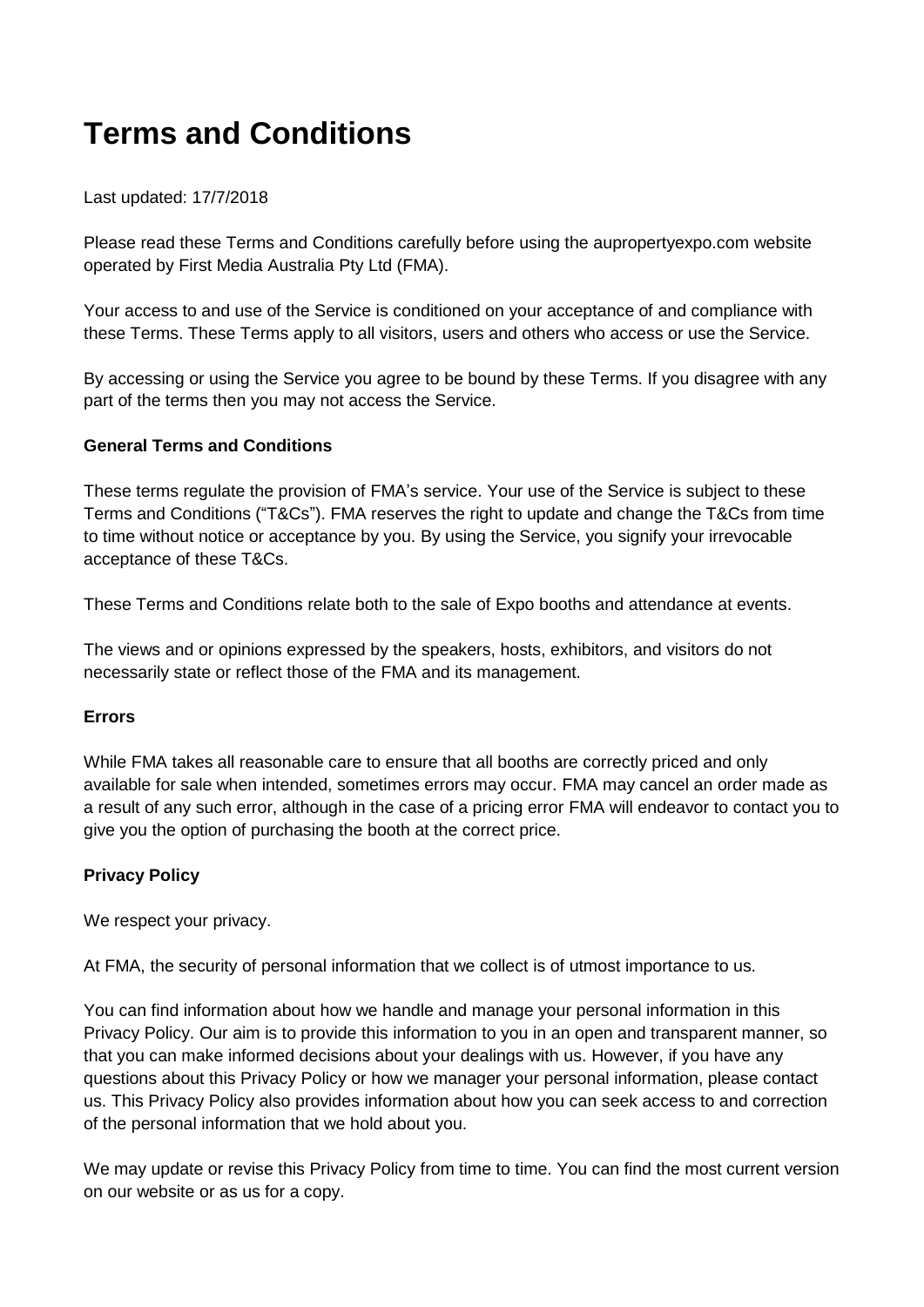What kinds of personal information does FMA collect and hold? The kinds of personal information that we collect with vary depending on our interaction with you but may include:

- Your name and other contact details (like your mobile number);
- Your email address:
- Your gender;
- Your company's name;
- Transaction details relating to any purchase(s) that you have made with us or that have been made on your behalf;
- Any preferences that you select; and
- Any other personal information which may be required in order to facilitate your dealings with us.

How does FMA collect personal information? Generally, we collect personal information when you:

- Make a purchase with us through channels including our website, call center, or other paperbased transactions;
- Register as a visitor for free via our website;
- Participate in a FMA survey, competition, promotion, lucky draw or other marketing campaign;
- Sign up to a waitlist or an event;
- Make an inquiry or a complaint:
- Have other dealings with us, for example, via social media or in person, over the phone or when you write to us.

In certain circumstances, we may also collect personal information about you in the course of combining and analyzing different data sets which, in and of themselves, may not contain personal information.

Sometimes we collect personal information about you from other sources, for example:

- People making a purchase on your behalf;
- Our business clients such as venues, and promoters; or
- Third party suppliers and contractors who assist us to operate our business, such as:
- Information technology suppliers
- **•** Marketing and digital services suppliers
- **•** Research and development organizations
- Data partners
- **•** Analytics consultants; and
- Publicly available sources of information

Also, from time to time, FMA collects personal information about individuals who are not customers. This is usually where we collect the name and business contact details of a person who is the contact in a government agency or company with whom we deal. Our policy is to only use personal information collected from non-customers for the main business purpose for which it was collected.

How does FMA hold personal information? FMA may hold your personal information in electronic or hard copy format or a combination of both. This personal information may be combined or linked with other information held about, or which we attribute to, you, including:

- Information (personal or otherwise) that we collect from our website or from third parties; and
- Personal information we receive from our group companies and client businesses, who, in common with us, have a relationship with you and where we understand that you have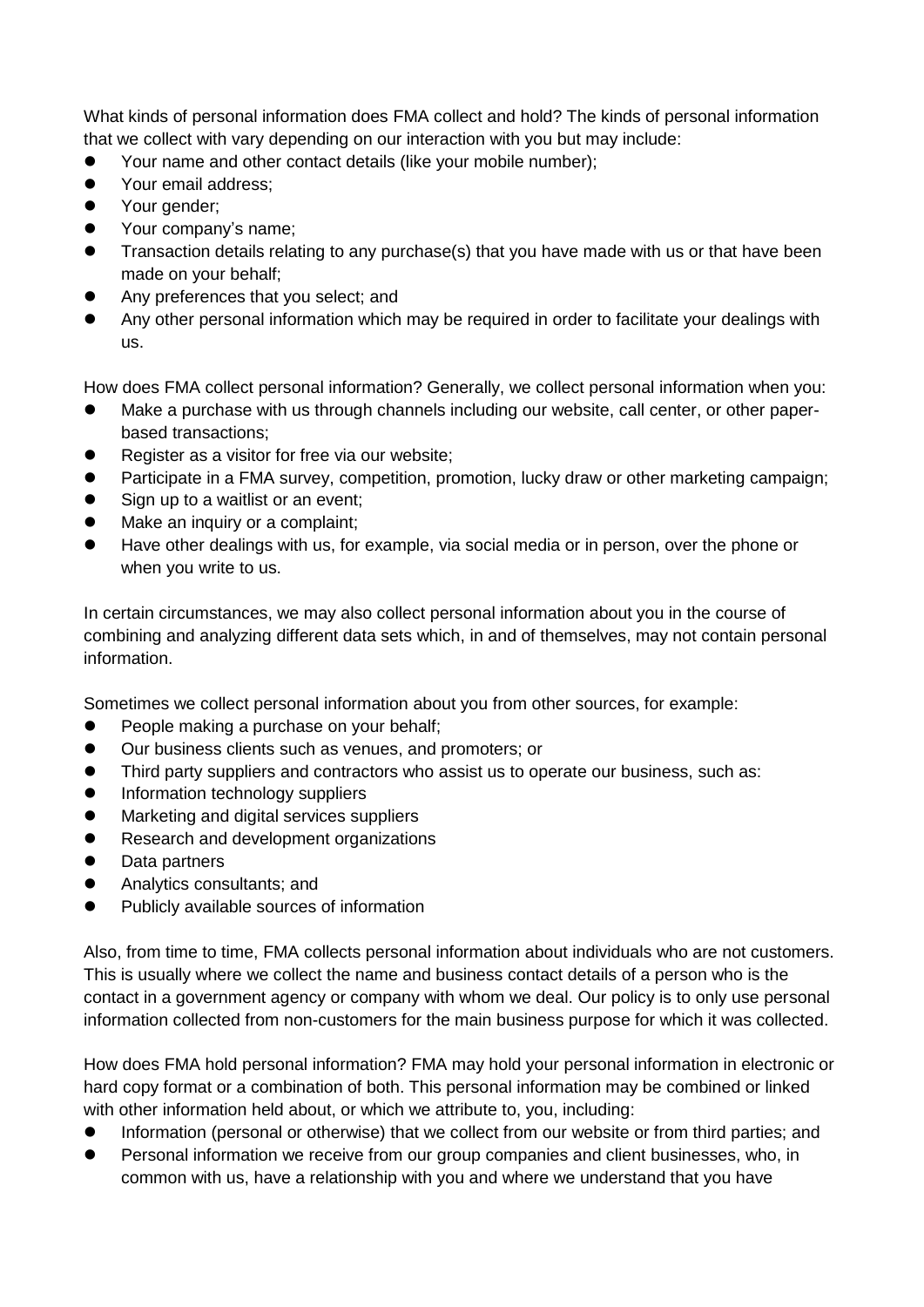consented to such group companies and client businesses sharing your personal information with us.

We have taken a number of physical, electronic and procedural steps to protect your personal information from misuse, interference, loss, unauthorized access, modification or disclosure.

FMA protects the personal information it collects in a secure database. It is in proprietary data format, which may only be read using proprietary tools.

Data collected is stored in a protected, secure data form and is unreachable by the Internet. FMA employees are required, as a condition of their employment, to treat personal information held by FMA as confidential, and to maintain the confidentiality of that personal information.

What are the purposes for which FMA may collect, hold, use and disclose personal information?

Generally, FMA only uses personal information for the primary purpose for which we have collected it, or for another closely related secondary purpose. Our potential uses of personal information which FMA collects (and for which you consent to us using your personal information for) may include:

- $\bullet$  To process and fulfill your orders from us:
- To contact you if there is an event cancellation or change in event details;
- To get a better understanding of you, your needs, your behaviors and how you interact with us in order to identify ways in which we can provide you with a better service, or enhance your experience of your website or other services;
- So that we can promote our products and services to you and the products and services of third parties that we deal with;
- To allow our related companies to promote their products and services to you and those of their partners;
- For business research and development of new products and services;
- To facilitate the competitions, special offers and promotions that we or our partners run;
- Displaying content and advertising that is customized to your interests, preferences and experiences, including through online targeted marketing, data and audience matching and market segmentation activities;
- Verifying your identity;
- So that we can respond to inquiries and complaint handling:
- For the conduct of data analytics and predicting trends;
- Marketing services in connection with the products and services we provide; and
- To comply with our legal and regulatory obligations and enforce our legal rights.

From time to time, there may be other purposes for which we collect, hold, use and disclose your personal information. We will tell you about these at the point of collection.

Who might FMA disclose my personal information to? FMA may disclose your personal information:

 To venue operators and to promoters of events for which you register. FMA discloses your personal information to such organizations for operational purposes and also because from time to time they may choose to provide you with information about their events by ordinary post. If you consent, these organizations may use this information to provide you with promotional and marketing at any time directly with the organizations which have obtained your information.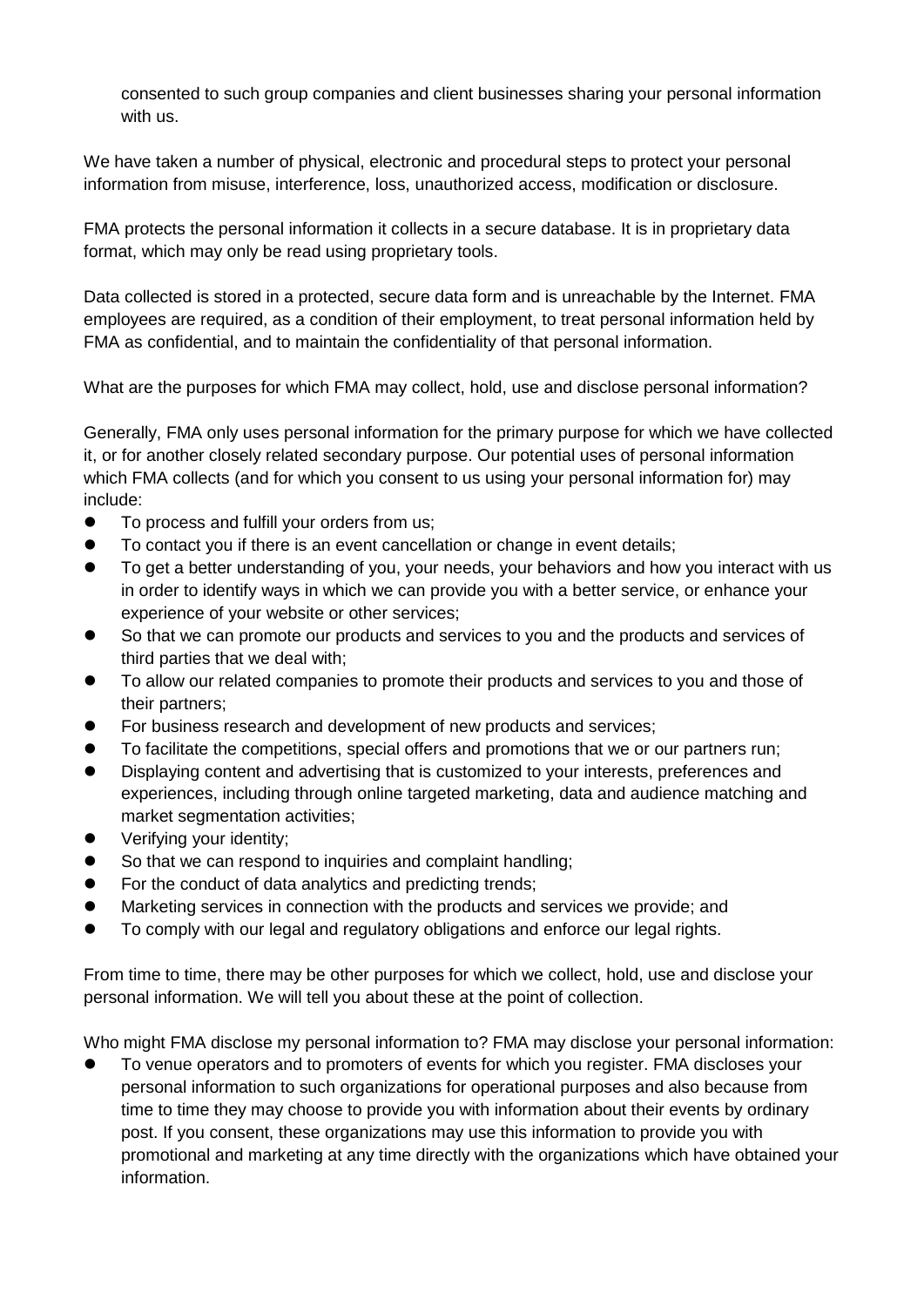- To sponsors who (unless they obtain a separate consent from you) use it for operational purposes only, for example, to provide you with additional information about the event or venue you are attending; and
- To third party contractors and service providers who help us operate our business or provide a service to you. FMA may disclose your personal information to third party contractors and service providers who, for example, help us operate our computer systems, provide us with fraud prevention services, and operate certain features accessible from our website.

Otherwise, FMA will only disclose your personal information:

- Where we are required to do so by law;
- **If the disclosure is permitted under the Privacy Act 1988 (Cth); or**
- **If you have consented to the disclosure.**

# **Cookies, Tracking and Advertising**

For each visitor to our website and mobile site, our server automatically recognizes and stores the visitor's IP address. In addition, our website and mobile site use cookies. To enhance your experience when using our website or mobile site, these store information you have provided to us (such as your postcode, preferences, region and name) to enable us to provide a more personalized service to you. If you use the 'Remember Me' feature during the 'sign in' process, the cookies will also store your sign in username. Our website and mobile site may also carry third party cookies, which automatically collect anonymous information from you, such as your demographics and interests. This information may be disclosed to third parties for the purpose of providing you, and others, with more targeted event information and/or an enhanced advertising experience both on and off the FMA website or mobile site. Most web browsers are set by default to accept cookies. We also use cookies for measuring, collecting, analyzing and reporting data from our website and in connection with general marketing and research services. This allows us to better understand our users and improve the layout and functionality of our website. This tracking is conducted in such a way to ensure the anonymity of visitors. Sometimes our website or mobile site contains links to third party websites, for your convenience and information. When you access a non-FMA website, please understand that FMA is not responsible for the privacy practices of that site. We suggest that you review the privacy policies of each site you visit. To try and bring you offers that are of interest to you, FMA has relationships with other companies that we allow to place advertisements on our web pages. If you visit our website or mobile site, ad serving companies may collect information such as your domain type, your IP address and clickstream information.

### **Booking Terms and Conditions**

Booking will only be confirmed unless the following has been received:

- Signed Terms and Conditions
- Exhibitor's company and contact details
- 30% (non-refundable) deposit is received 6-month prior of the expo or at the time of submission of this booking form

Due to limited participants are allowed, booking is on first-come first-serve basis. Delay in deposit payment may affect exhibitor's rights in participation in the Expo.

30% (non-refundable) deposit payment has to be received within 7 days to secure the booth. Remaining balance must be paid at least 60 days prior to the Expo (FMA reserves rights to claim